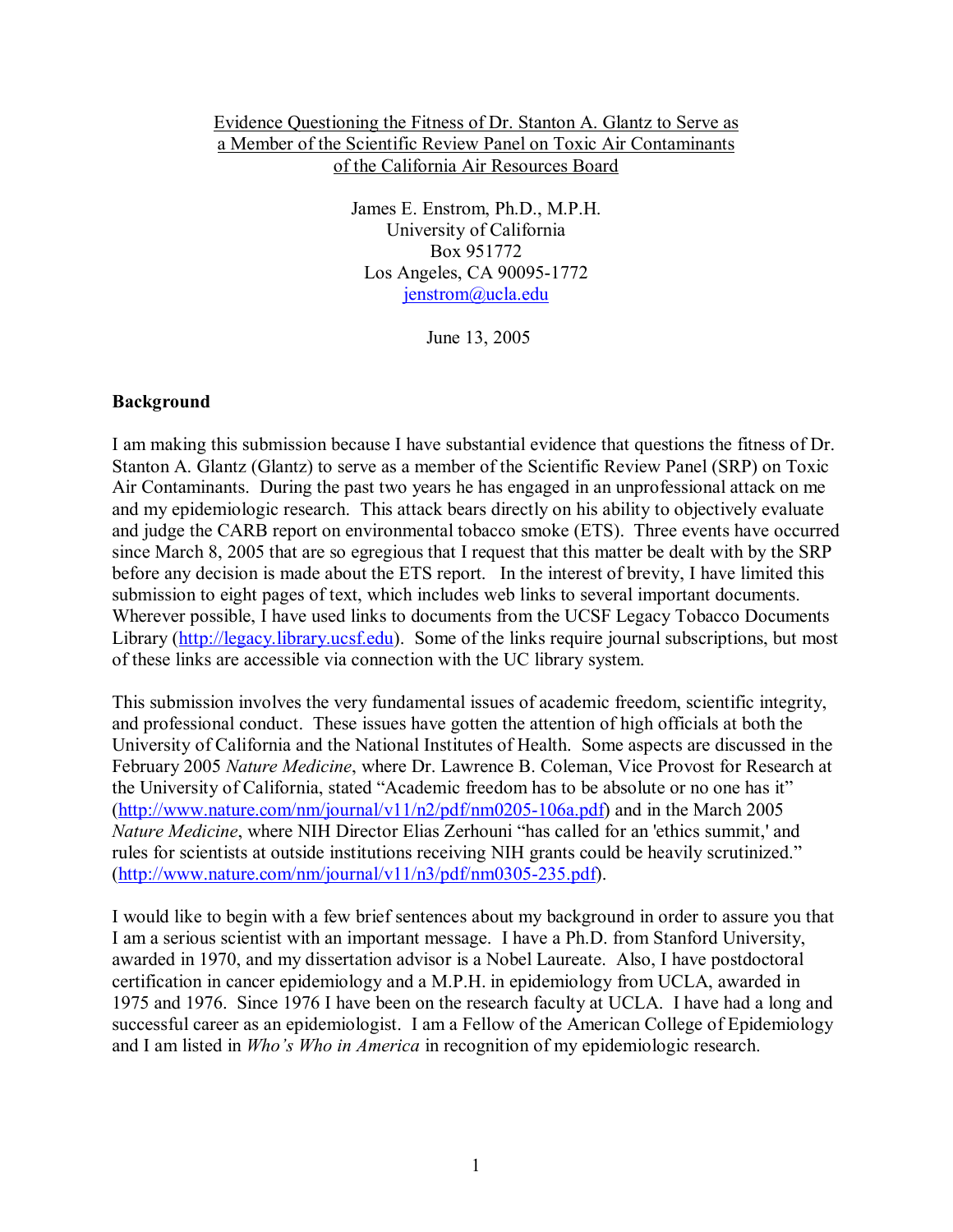During the first 33 years of my professional career no one ever once questioned my honesty or integrity as a scientist. However, that situation changed dramatically in May 2003 when I and my co-author, Dr. Geoffrey C. Kabat, published a paper in the May 17, 2003 British Medical Journal (*BMJ*), "Environmental tobacco smoke and tobacco related mortality in a prospective study of Californians, 1960-98" (http://bmj.com/cgi/reprint/326/7398/1057.pdf), henceforth referred to as "my *BMJ* paper" or "my *BMJ* study." This paper describes the largest and most detailed epidemiologic study on environmental tobacco smoke (ETS) and tobacco-related mortality ever published in a major medical journal and the second largest study ever published in terms of its statistical power. This study found no relationship between ETS and tobaccorelated mortality and instantly became very controversial, as described in the following May 18, 2003 Sunday Telegraph (London) newspaper article:

http://www.telegraph.co.uk/news/main.jhtml?xml=/news/2003/05/18/nsmoke18.xml.

Since May 15, 2003 many false and misleading charges have been made against me and my research, primarily because the study was partially funded by the tobacco industry. These charges have damaged my professional reputation and my ability to publish in several journals that are now aware of the unjustified controversy surrounding me. However, in the two years since its publication, no errors have been identified in my *BMJ* paper, the alleged flaws in the study have not been substantiated with any actual evidence, and the *BMJ* editor has strongly defended his decision to publish the paper (http://bmj.com/cgi/reprint/327/7413/501).

As evidence that Glantz has engaged in an unprofessional, two-year campaign to discredit me and my research, I document below the initial aspect of his attack, plus the three egregious aspects that have occurred since March 8, 2005. These represent only a portion of his full attack.

## **Aspect 1)** Early Statements by Glantz Meant to Discredit Me and My Research

On May 15, 2003, Glantz participated in a Miami press conference of "international experts" assembled to "debunk" my study before he could have possibly read it in any detail. These "experts" falsely claimed the paper said "Marry a smoker, get less cancer" and falsely claimed it was a "tobacco industry study" (http://www.no-smoking.org/may03/05-15-03-4.html). It is not clear how these "experts" learned of the study, but they apparently violated the press embargo on the paper, which lasted until 12:01 AM May 16, 2003 UK time (or 7:01 PM May 15, 2003 Miami time). Glantz could not possibly have read the full version of the *BMJ* paper, which was first posted on bmj.com at this same time.

On May 16, 2003 Glantz told the San Francisco Chronicle: ". . . that because secondhand smoke was so common in the early years of the study, UCLA's research was fatally flawed and could only produce the kind of result the tobacco industry wanted. . . . the British Medical Journal report was a textbook case of why UC researchers should not be allowed to accept funding from the tobacco industry. . . . It is an embarrassment that this came out of UCLA. . . ." (http://www.sfgate.com/cgi-bin/article.cgi?f=/c/a/2003/05/16/MN259820.DTL).

On May 24, 2003 Glantz co-wrote a Rapid Response (electronic letter) to bmj.com entitled "Misleading the public about secondhand smoke . . . again." He stated "Enstrom and Kabat's study is the latest in a long string of studies supported by the tobacco industry to deny the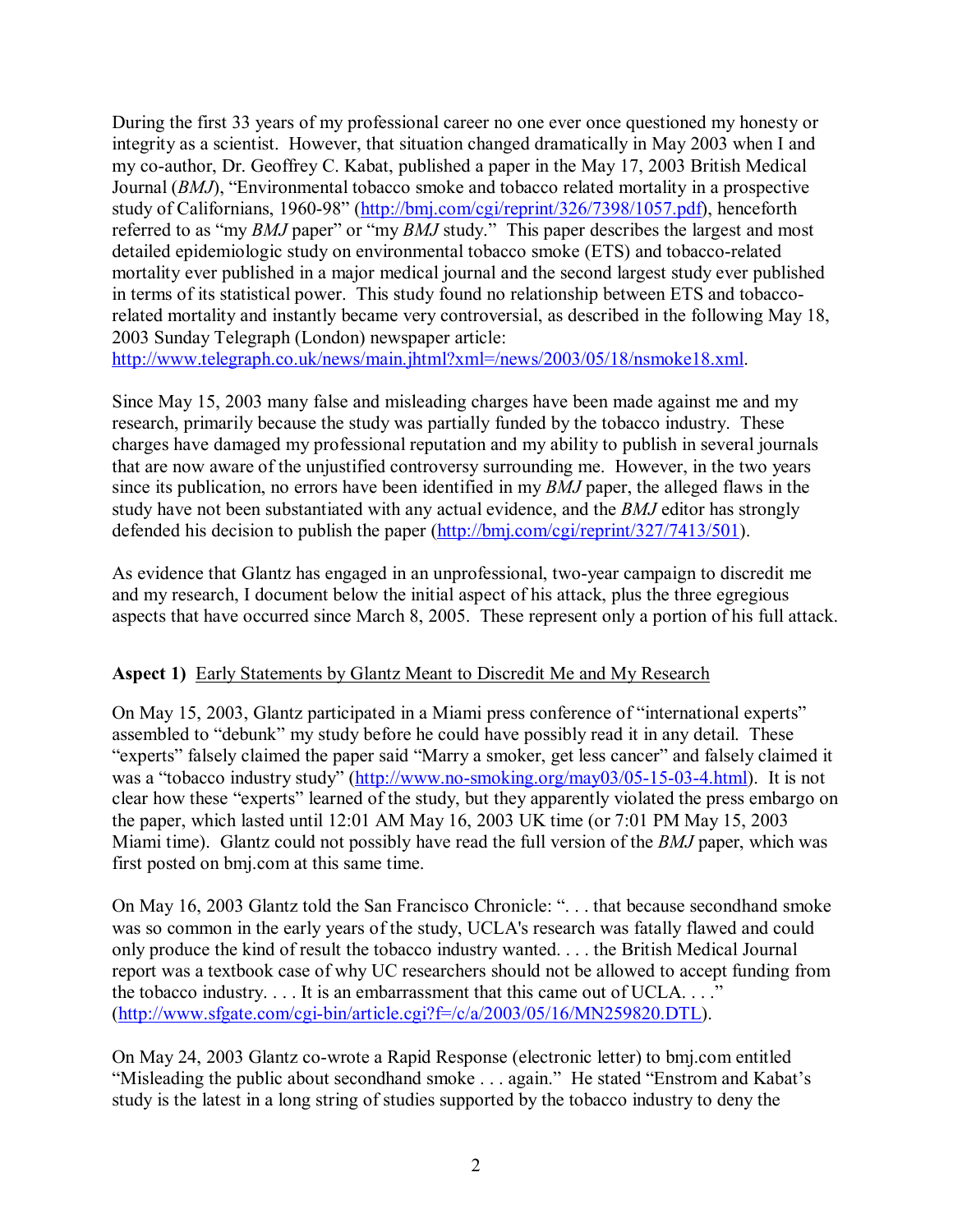evidence about secondhand smoke and confuse the public. . . . The Enstrom and Kabat study may be another example of the financial disclosure not fully describing the extent of involvement of the tobacco industry in the design, conduct and dissemination of the study. . . . By publishing Enstrom and Kabat's paper, the *BMJ* has helped the tobacco industry mislead the public about the harmful effects of secondhand smoke exposure. Only a retraction could stem some of the damages to public health goals that have already been inflicted by this paper." (http://bmj.bmjjournals.com/cgi/eletters/326/7398/1057#32596)

On June 20, 2003 the following comments involving Glantz and my *BMJ* study were made during the SRP meeting of that day, as taken directly from pages 85 and 86 of the meeting transcript (http://www.arb.ca.gov/srp/030620.pdf):

PETERS SHORTHAND REPORTING CORPORATION (916) 362-2345 85 25 CHAIRPERSON FROINES: As a member of the UCLA 1 School of Public Health, I apologize. 2 (Laughter.) 3 PANEL MEMBER GLANTZ: You should. 4 (Laughter.) 5 PANEL MEMBER GLANTZ: We're doing a study of how 6 that paper came to pass. And it's going to get even more 7 unpleasant. 8 CHAIRPERSON FROINES: James Enstrom's paper -- 9 PANEL MEMBER GLANTZ: -- that dreamt up by 10 Phillip Morris. 11 CHAIRPERSON FROINES: Go ahead. 12 PANEL MEMBER HAMMOND: How smoking doesn't cause 13 any lung cancer.

On June 23, 2003 Glantz told UPI ". . . . As far as I know, there's no legitimate scientist in the world who doesn't think secondhand smoke causes lung cancer and heart disease. There are a number of people paid by cigarette companies to say that it doesn't. . . . I think it is shameful the British Medical Journal published that study. . . ."

(http://www.hawaiireporter.com/story.aspx?e3a73f3e-4104-43ba-8ece-a7169b47149c).

These are all libelous statements that are either false or highly misleading, as I will explain below. They are not befitting a member of a scientific review panel that is charged with objectively evaluating a CARB report on ETS, much of which involves epidemiologic evidence on ETS and tobacco-related mortality. Furthermore, I have learned that Glantz's statements are part of a larger campaign to "silence science" regarding my *BMJ* paper, as documented in the 19 page 2005 paper by two sociologists, Drs. Sheldon Ungar and Dennis Bray, entitled "Silencing science: partisanship and the career of a publication disputing the dangers of secondhand smoke" (http://pus.sagepub.com/cgi/reprint/14/1/5). Ungar and Bray described in detail the "efforts to prevent the making of specific scientific claims in any *or* all of the arenas in which these claims are typically reported or circulated" as they related to my *BMJ* paper.

## **Aspect 2)** March 8, 2005 KQED Radio *Forum*

On Tuesday, March 8, 2005 at 9:00 AM Glantz participated in the San Francisco based KQED Radio *Forum* (http://www.kqed.org/epArchive/R503080900). The topic was "**Funders and Academic Research:** *Forum* assesses the controversy surrounding the relationship between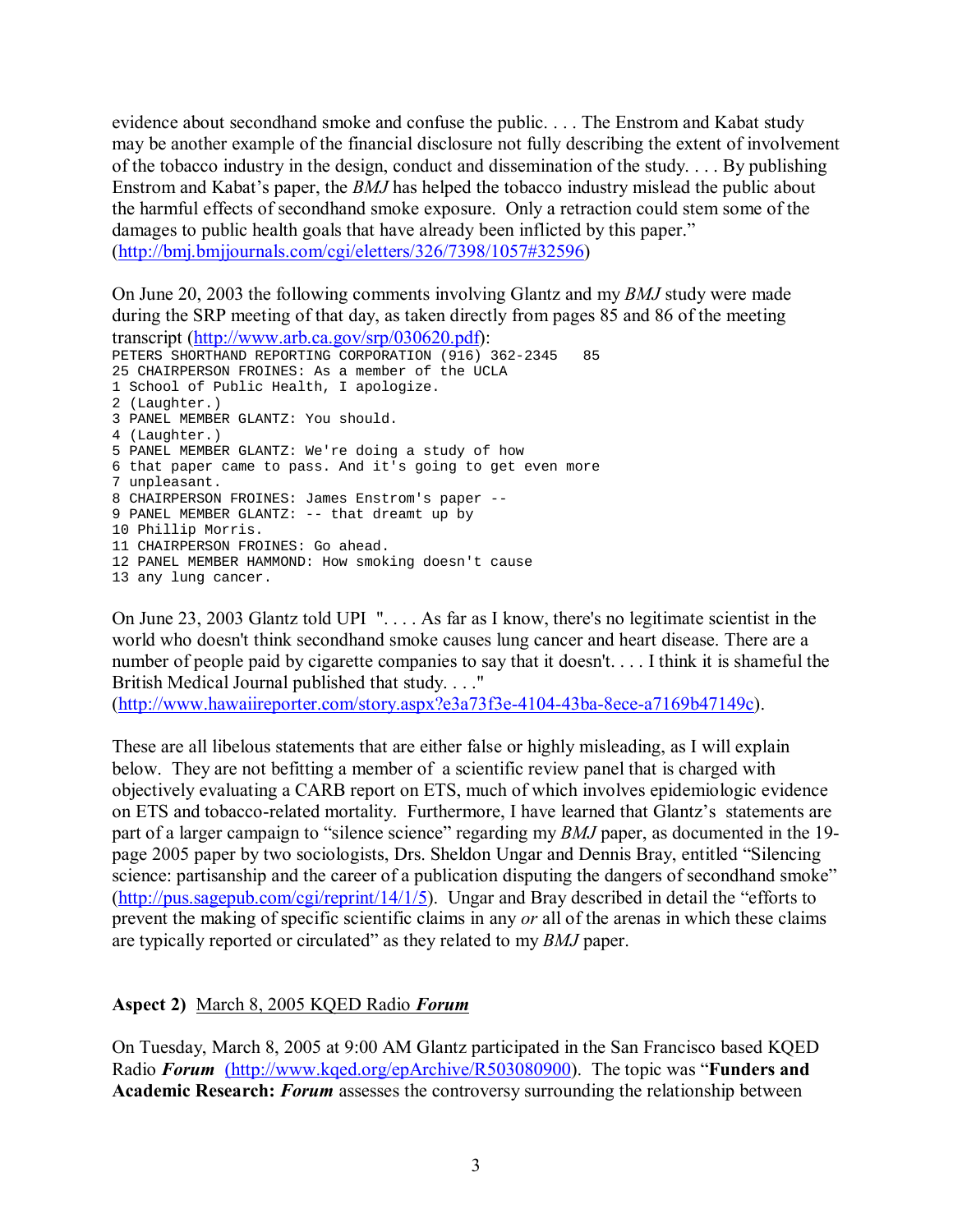funders and academic research." The host was Michael Krasny and the primary participants, in addition to Glantz, were Dr. Max Neiman, Chair of the system-wide University of California Committee on Research Policy, and Dr. Michael Kleinman, Adjunct Professor of Community and Environmental Medicine at UC Irvine. This program can be listened to in its entirety by clicking on the above link.

The program initially discusses Glantz's attempt to have the California Attorney General's Office launch a criminal investigation into an epidemiologic review article on ETS and SIDS written by Dr. Frank M. Sullivan, a retired Professor from University of London, who has had a long and distinguished career as a toxicologist in England. During this 52 minute program, the discussion of the "scandal" about me and my *BMJ* study occurred during the following time period (minutes:seconds): 16:57-19:15.

Four examples of libelous statements against me by Glantz, and the exact time at which they begin, are given below.

At 17:20 Glantz says the *BMJ* study "was not funded by the American Cancer Society" but by "Philip Morris." Actually, the inflation-adjusted funding for the study, which began in 1959 and was published in 2003, came from the three primary sources:  $\sim$ 90% ACS,  $\sim$ 5% TRDRP, and  $\sim$  5% CIAR (the 'tobacco money' portion). NO Philip Morris money was used for this study. Glantz, who could not precisely know the 44 year funding history of the study, simply made false statements about the funding of my study.

At 17:50 Glantz says I am "a damn fool" who was told by ACS that I "made inappropriate use of the data." My use of ACS data began in 1991 and I had the full cooperation of and long standing working relationships with Lawrence Garfinkel and Dr. Clark W. Heath, Jr., now retired ACS Vice Presidents for Epidemiology. I have been conducting important long-term epidemiologic research with the California portion of the CPS I cohort. My dealings with ACS epidemiologists date back to 1978, when I received all my research funding from ACS. I am the ONLY investigator outside of ACS who has ever been allowed to follow ACS subjects. This access was granted largely because of the high quality of my ACS-funded epidemiologic research, begun in 1973. The ACS epidemiologists that I worked with realized the great potential value of long-term follow-up of the CPS I cohort and they would not have given important confidential data to "a damn fool." Only in May 2003, when the *BMJ* paper was published, did the ACS (most specifically, Dr. Michael J. Thun) complain about my use of their data. I worked with Clark Health on this study until 2001, when he was no longer able to continue because of his retirement. Heath was a co-author on the first version of the study that was submitted to and given serious consideration by the *New England Journal of Medicine*. I never worked with Thun on this study.

At 18:10 Glantz implies that I am "advocating a pro-tobacco position." I am a lifelong nonsmoker and have never advocated a pro-tobacco position in my entire 35-year career or in my entire life for that matter. As evidence I am not "pro-tobacco," I have spent much of my career documenting the health benefits of being a nonsmoker, as can be seen by reading my publications on Mormons, which date back to 1975 (http://legacy.library.ucsf.edu/tid/gei79c00). In 1999 I published two papers indicating active smoking may be more dangerous than generally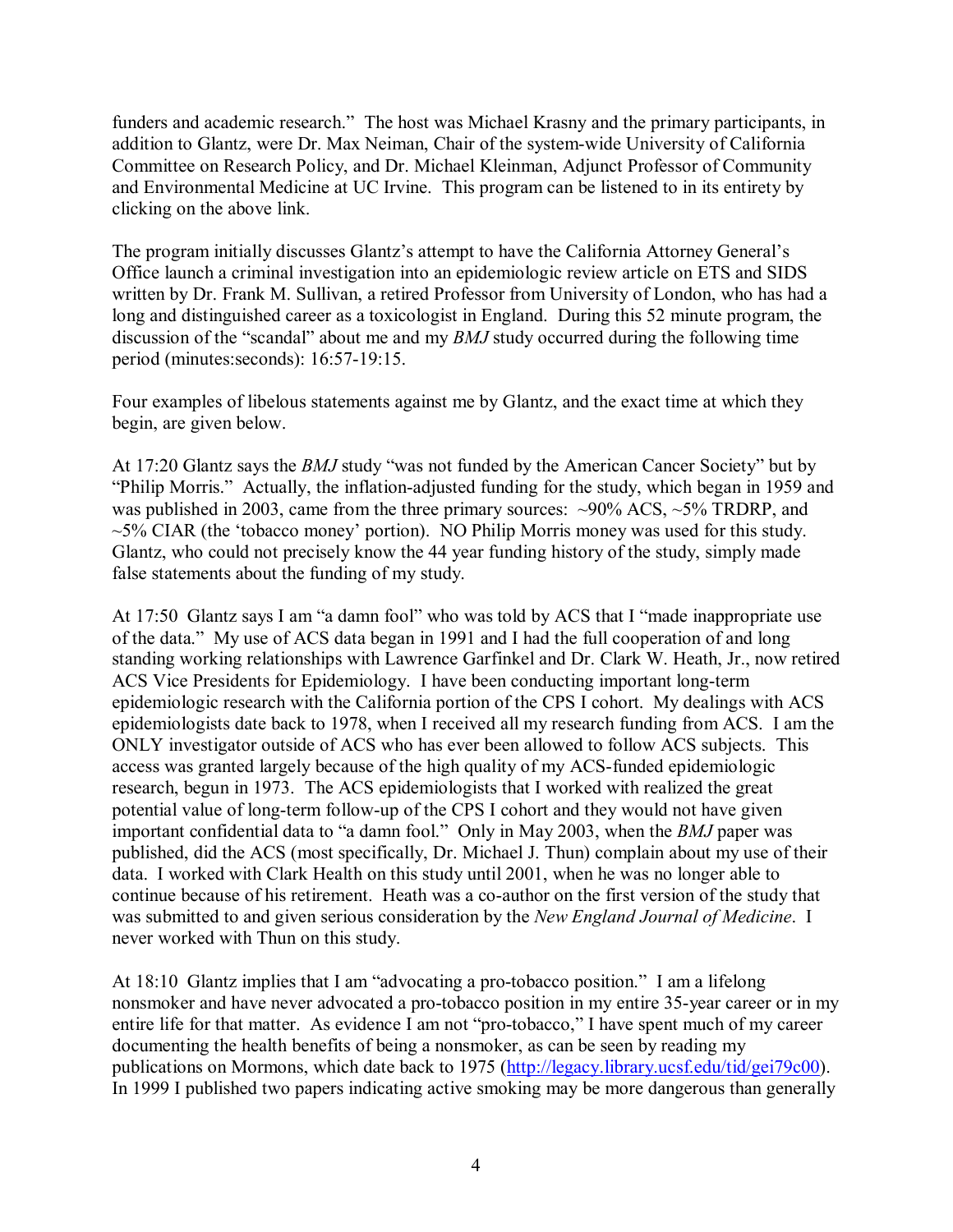believed because its impact on mortality was less reversible by cessation than generally believed (http://legacy.library.ucsf.edu/tid/tbf19c00 and http://legacy.library.ucsf.edu/tid/wve19c00). My findings regarding lung cancer and smoking cessation were largely confirmed in a Mayo Clinic study of Iowa women published the May 2003 *Journal of Clinical Oncology* (http://www.jco.org/cgi/reprint/21/5/921).

At 18:39 Glantz states "the science that the UCLA study did was crap." My study is the largest and most detailed epidemiologic study on secondhand smoke and mortality ever published in a major medical journal. It is by far the largest study on Californians. The paper was peer reviewed by two of the world's leading epidemiologists, Drs. Kenneth Rothman and George Davey-Smith. Rothman is the author of several major textbooks on epidemiology and founding editor of *Epidemiology* and Davey-Smith is co-editor of *International Journal of Epidemiology.* In the interest of transparency, the *BMJ* took the unusual step of posting the entire prepublication history of the paper online (http://bmj.bmjjournals.com/cgi/content/full/326/7398/1057/DC1).

There might be some logic to Glantz's attack if he had found a single error in my *BMJ* paper or had proved that the paper was "fatally flawed" because everyone alive in 1959 was equally exposed to ETS. But he has done neither of these things. In my August 30, 2003 *BMJ* letter I clarified the findings of my 1999 follow-up survey, which clearly showed that 1959 spousal smoking history was a valid measure of relative ETS exposure, particularly for females (http://bmj.bmjjournals.com/cgi/content/full/327/7413/504). Also, I have evidence from three other independent surveys that spousal smoking status is a valid indicator of relative ETS exposure for subjects alive in the 1950s. Keep in mind, all subjects in the other US cohort studies were alive in 1959 and these studies are not considered to be "fatally flawed" by Glantz.

## **Aspect 3)** Glantz's April 2005 *Tobacco Control* paper

Glantz, along with Dr. Lisa A. Bero and M.-K. Hong, published a 9-page paper in the April 2005 issue of *Tobacco Control (TC)*, entitled "The limits of competing interest disclosures." It is now posted on the following UCSF web site: http://www.tobaccoscam.ucsf.edu/pdf/Enstrom-TC.pdf. This paper questions the veracity of the following 200+ word competing interest disclosure statement made at the end of my *BMJ* paper: "Funding: The American Cancer Society initiated CPS I in 1959, conducted follow up until 1972, and has maintained the original database. Extended follow up until 1997 was conducted at the University of California at Los Angeles with initial support from the Tobacco-Related Disease Research Program, a University of California research organisation funded by the Proposition 99 cigarette surtax (www.ucop.edu/srphome/trdrp). After continuing support from the Tobacco-Related Disease Research Program was denied, follow up through 1999 and data analysis were conducted at University of California at Los Angeles with support from the Center for Indoor Air Research, a 1988-99 research organisation that received funding primarily from US tobacco companies. Competing interests: In recent years JEE has received funds originating from the tobacco industry for his tobacco related epidemiological research because it has been impossible for him to obtain equivalent funds from other sources. GCK never received funds originating from the tobacco industry until last year, when he conducted an epidemiological review for a law firm which has several tobacco companies as clients. He has served as a consultant to the University of California at Los Angeles for this paper. JEE and GCK have no other competing interests. They are both lifelong non-smokers whose primary interest is an accurate determination of the health effects of tobacco."

Any doubts that a reasonable person might have had regarding our competing interest disclosures were addressed in my August 30, 2003 *BMJ* letter: "We want to make clear that the tobacco industry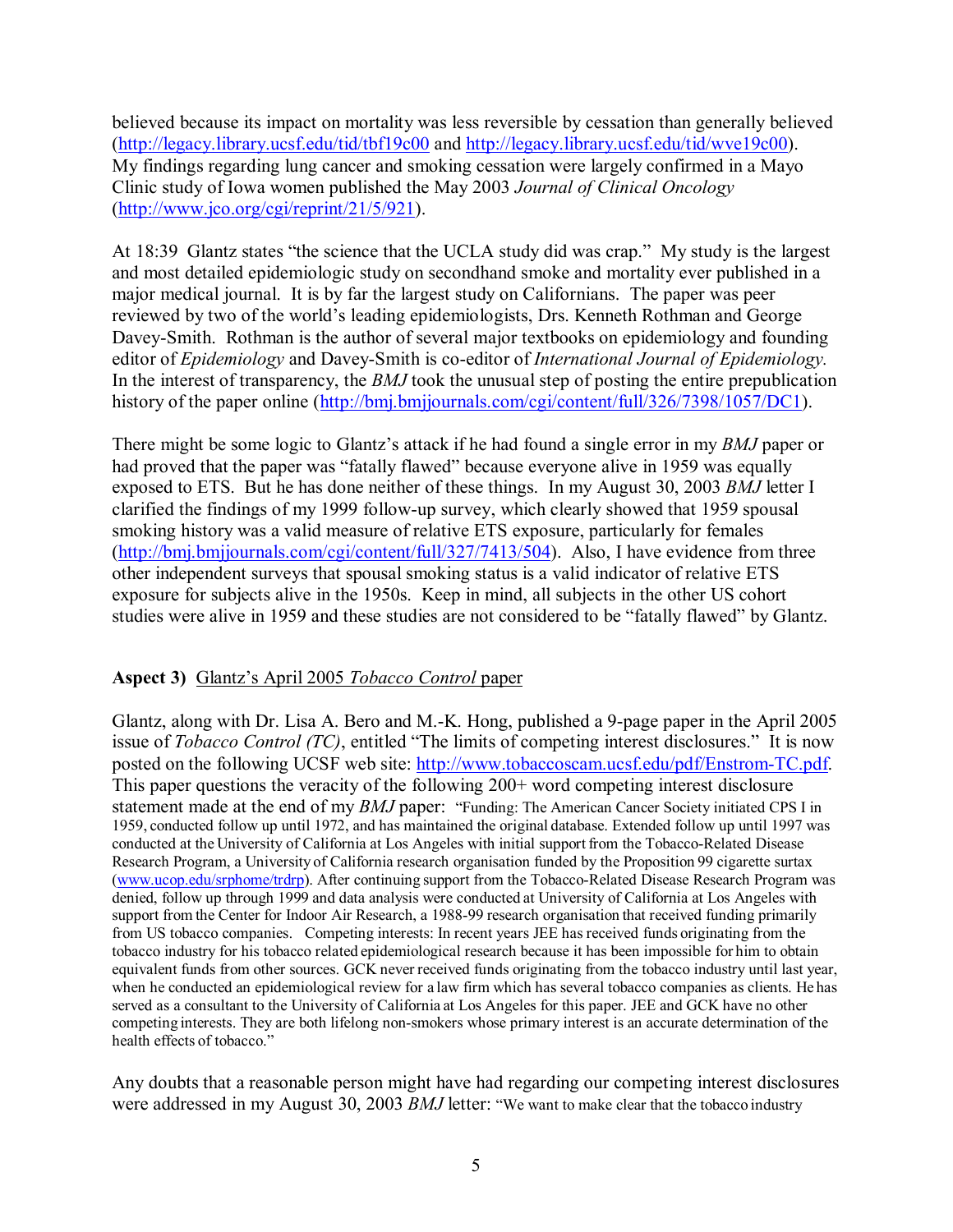played no part in our paper other than providing the final portion of the funding. The tobacco industry never sawany version of our paper before it was published, never attempted to influence the writing of the paper in any way, and did not even know the paper was being published until it became public. In addition, we have never testified on behalf of the tobacco industry, never owned any stock in the tobacco industry, never been employees of the tobacco industry, and would never have accepted tobacco industry funds if there had been any other way to conduct this study." (http://bmj.bmjjournals.com/cgi/content/full/327/7413/504).

In spite of our clear and unequivocal statement above, Glantz still went ahead and published a paper that completely mischaracterized the relationships that Dr. Kabat and I have had with the tobacco industry. This paper is simply an *ad hominem* attack designed to impugn our scientific integrity and damage our professional reputations. It is clearly libelous by the common definition of libel, "a written or oral defamatory statement or representation that conveys an unjustly unfavorable impression" (*Webster's New Collegiate Dictionary*). In fact, I believe it contains the greatest amount of malicious libel ever published in a single peer-reviewed paper.

One particularly reprehensible example of the libel is Table 1, which shows "Financial ties between Enstrom, Kabat, and the tobacco industry" dating back to 1975. Although I actually had no "financial ties" of any kind with the tobacco industry before July 1, 1992, Glantz listed six alleged ties under "Enstrom" in Table 1 that were dated before 1992. To illustrate the maliciousness of his libel, I will discuss his first entry in detail.

As my first alleged "financial tie," Glantz cited my 1975 correspondence with the Council for Tobacco Research (CTR), a research organization funded by the tobacco industry, regarding proposed epidemiologic research on Mormons (*TC* references 23-25). However, Glantz failed to mention that the actual December 1975 grant application to CTR was submitted by Dr. Lester Breslow, then Dean and Professor at the UCLA School of Public Health (http://legacy.library.ucsf.edu/tid/bei79c00). Breslow, a world-renowned public health authority, was my mentor and the prinicipal investigator on several grant applications that we submitted to potential funding agencies. Next, Glantz failed to cite Breslow's July 6, 1976 letter withdrawing the CTR application once we had received funding for this Mormon research from the ACS (http://legacy.library.ucsf.edu/tid/sei79c00). Then, Glantz failed to mention my 1978 *CANCER* publication on cancer mortality among active Mormons (http://legacy.library.ucsf.edu/tid/msd3aa00), which acknowledged on the first page the funding received from the ACS (Grant PDT-51).

Finally, Glantz failed to mention that Mormons are a religious group that advocates ABSTENTION from tobacco and that I was (and still am) studying them because their unusually low cancer rates offer an excellent opportunity to better understand etiologic factors associated with the prevention of cancer. If Glantz had any interest in fairly and accurately portraying me and my epidemiologic research interests during the past 30 years he would have cited my initial findings on Mormons that appeared on the front page of the Washington Post on November 18, 1974 (http://legacy.library.ucsf.edu/tid/liw1aa00). This one example related to one line in Table 1 of his *TC* paper indicates how he has selectively used tobacco industry documents in order to deliberately distort my career and my relationship with the tobacco industry. On its surface the *TC* paper purports to provide evidence of the inadequacy of the *BMJ*'s requirements concerning competing interest disclosures. However, beneath this veneer, the paper's true objective is to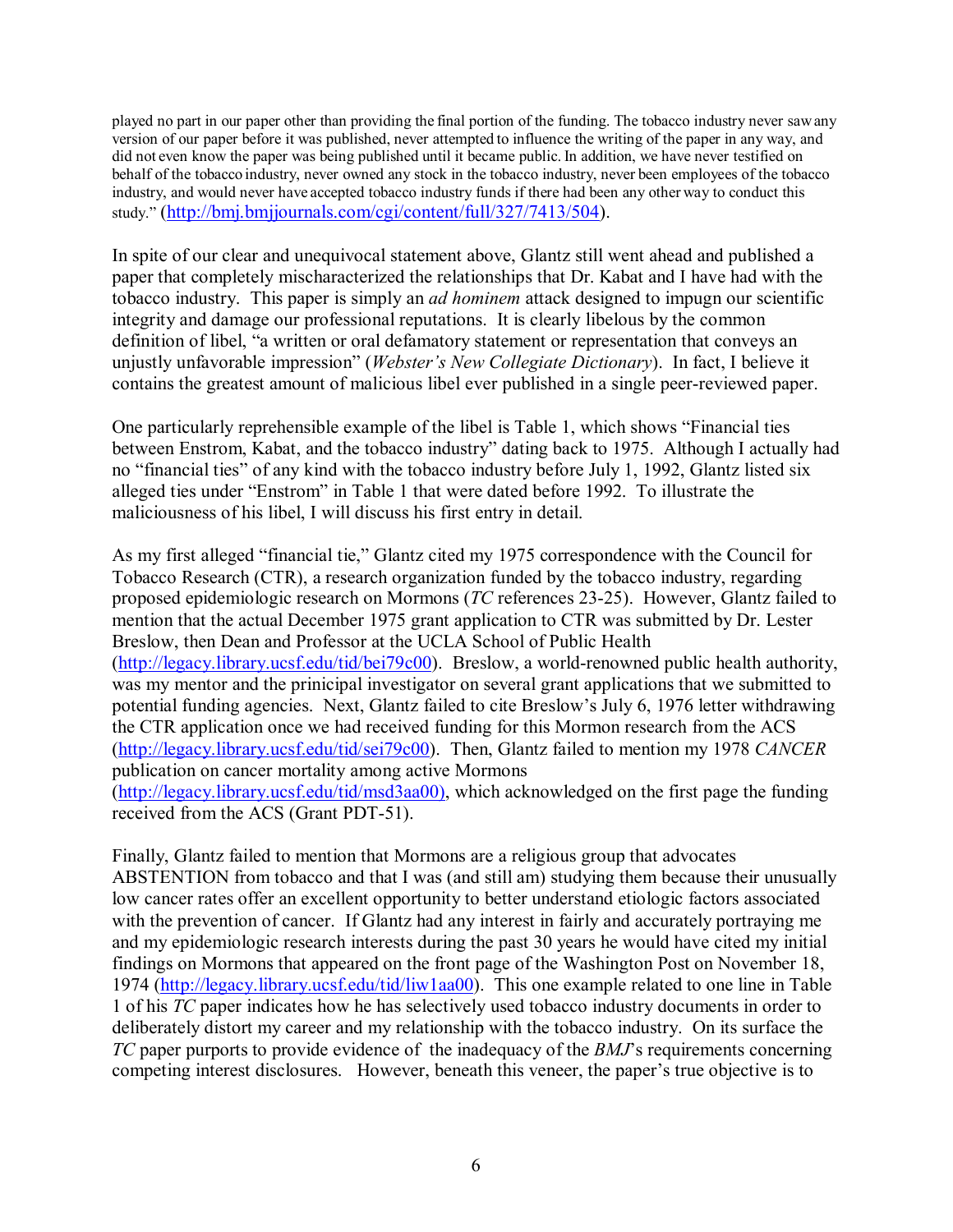smear the reputations of two honest scientists who had the temerity to publish an influential paper reporting results which run counter to Glantz's firmly held beliefs.

In comparison with our 107-word *BMJ* funding statement shown above, please note Glantz's 15 word *TC* funding statement: "Research support – California Tobacco-Related Disease Research Program grant 9RT0193 and National Cancer Institute grant CA-87472." Missing from this brief statement is any clarification that NCI Grant 5R01CA087472 is a multi-million dollar NIH grant awarded to Glantz for "Analysis of Tobacco Industry Documents." It is part of a large NCI program on "Review and Analysis of Tobacco Industry Documents" (http://cancercontrol.cancer.gov/tcrb/grant\_doc.asp). Thus, Glantz has a direct financial interest in writing a paper designed to justify his examination and analysis of tobacco industry documents. Furthermore, Glantz has failed to follow the NIH regulation requiring that the following disclosure statement be included in NIH-funded papers: "Its contents are solely the responsibility of the authors and do not necessarily represent the official views of the [NCI]." (http://grants2.nih.gov/grants/policy/nihgps\_2003/NIHGPS\_Part7.htm).

Regarding the *TC* paper, I believe that NIH funds have been inappropriately used for the writing of a paper that contains malicious libel and that has no direct connection to the mission of NIH. I find it particularly offensive that American taxpayers like myself, who expect NIH funds to be spent on finding ways to cure and prevent diseases, have to pay for the assassination of their own character. I have been able to get the attention of NIH Director Elias Zerhouni on this matter.

# **Aspect 4)** Glantz's May 24, 2005 *Circulation* special report on ETS

Glantz has just published a 15-page special report in the May 24, 2005 issue of *Circulation*, entitled "Cardiovascular Effects of Secondhand Smoke: Nearly as Large as Smoking" **(**http://circ.ahajournals.org/cgi/reprint/111/20/2684). Glantz found "The pooled relative risk computed with a random-effects model (computed with Stata Version 7) was 1.31 (95% CI, 1.21 to 1.41), similar to the estimates of earlier meta-analyses." However, he omitted the two largest studies from his analysis relating ETS and coronary heart disease (CHD). The largest study, published in 1995 by Drs. Maurice LeVois and Maxwell Layard (http://legacy.library.ucsf.edu/tid/sph32d00), was omitted without comment and was not even cited. The second largest study (my 2003 *BMJ* study) was omitted with the claim that had "serious misclassification bias." Based on their statistical weight, these two studies represent about 75% of the US evidence and 65% of the world-wide evidence. Yet Glantz dismissed them without any evidence that they differ in any material way from the other US cohort studies. All these studies examined never smokers classified by the smoking status of their spouse and the subjects in all these studies were alive as of 1959. Inclusion of these two studies would reduce the pooled relative risk to about 1.05. And there is no dose-response relationship as a function of spousal smoking level. Contrary to the title of Glantz's report, the effect of ETS is much smaller than the effect of active smoking on cardiovascular mortality.

A fair evaluation of all published epidemiologic evidence on ETS and CHD shows there is a great difference between the US evidence, where the relative risk is about 1.05 depending on how the exposure categories are compared, and the non-US evidence, where the relative risk is